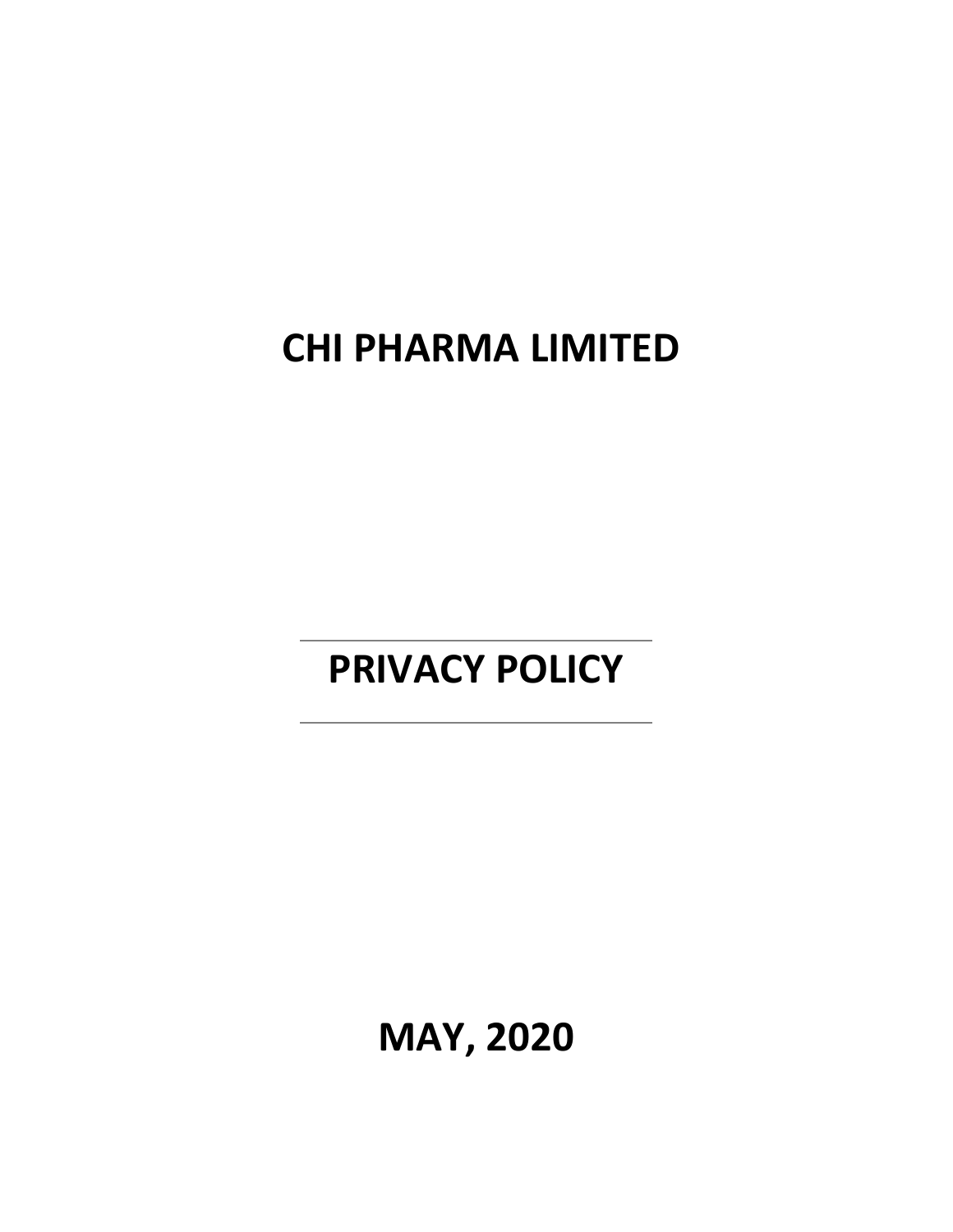BY CLICKING ON "PROCEED" YOU AGREE TO US PROVIDING TO YOU THE INFORMATION YOU HAVE REQUESTED ABOVE AND CONFIRM THAT YOU HAVE READ AND AGREE TO THE USE OF YOUR INFORMATION AS SET OUT IN **OUR PRIVACY POLICY BELOW**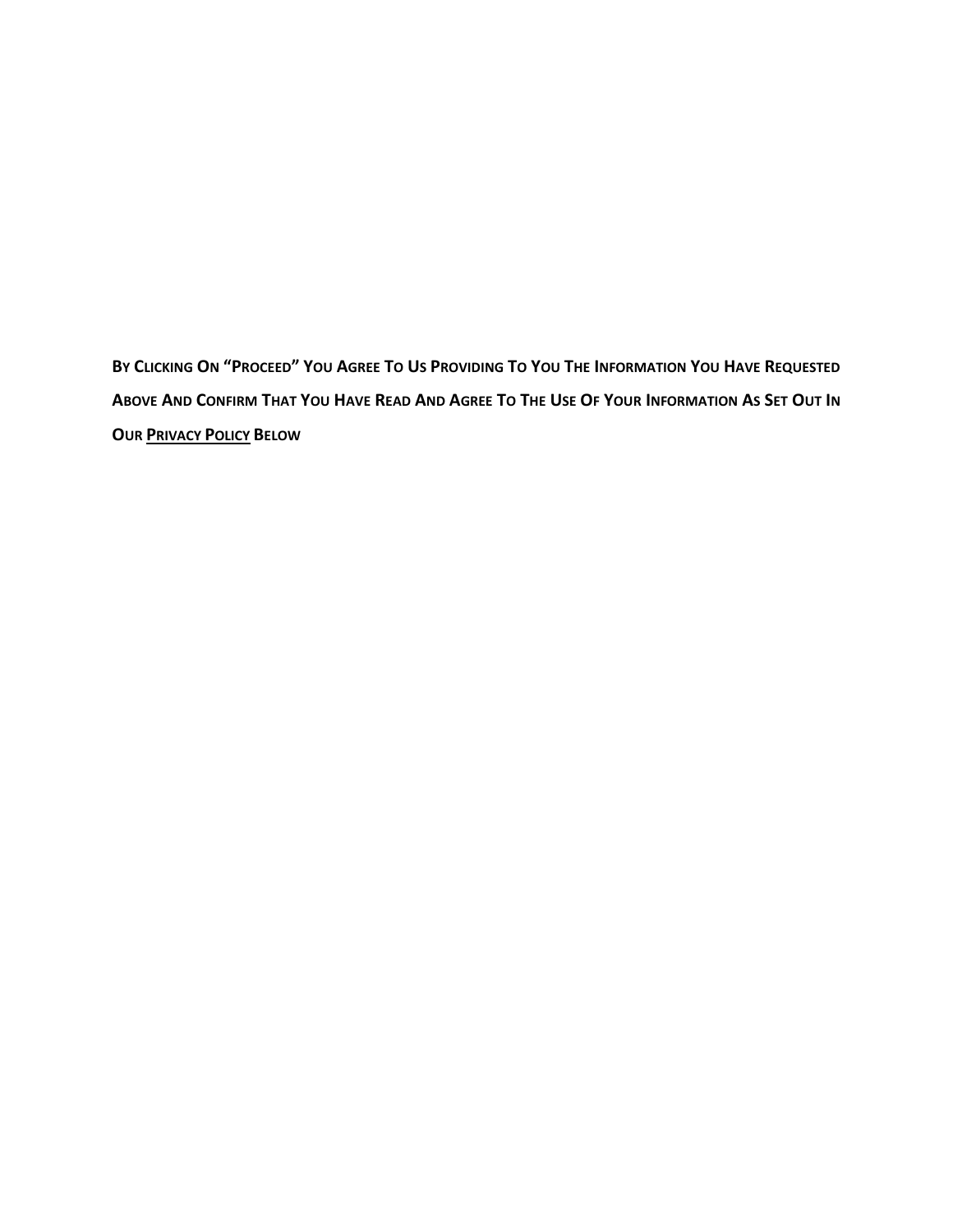## **1. OUR POLICY**

Welcome to Chi Pharma Limited's privacy policy (**Policy**).

Chi Pharma Limited (the **Company**) is committed to ensuring that your privacy is protected. This privacy policy explains how we use the information and personal data we collect from you, how you can instruct us if you prefer to limit the use of that information and procedures that we have put in place to safeguard your privacy from breach and infringement

This Policy is provided in a layered format so you can click through to the specific areas set out below.

## **PURPOSE**

- 1.1. This Policy aims to provide information on how the Company collects and processes your personal data through your use of this website, including any data you may provide through this website when you either sign up to our newsletter, purchase a product or service or participate in a competition.
- 1.2. Please note that this website is not intended for children and we do not knowingly collect data relating to children.
- 1.3. It is important that you read this Policy together with any other privacy policy or fair processing policy we may provide on specific occasions when we are collecting or processing personal data about you so that you are fully aware of how and why we are using your data. This privacy policy supplements other notices and privacy policies and is not intended to override them.

#### **2. INFORMATION WE COLLECT**

2.1. **Personal Data:** When you register for our services, we need to know your name and other personal details like postal address, email address, telephone number, credit card number, expiry date and other relevant information. In addition to the above, your personal data may also be collected when you voluntarily provide such information, such as when you contact us with inquiries,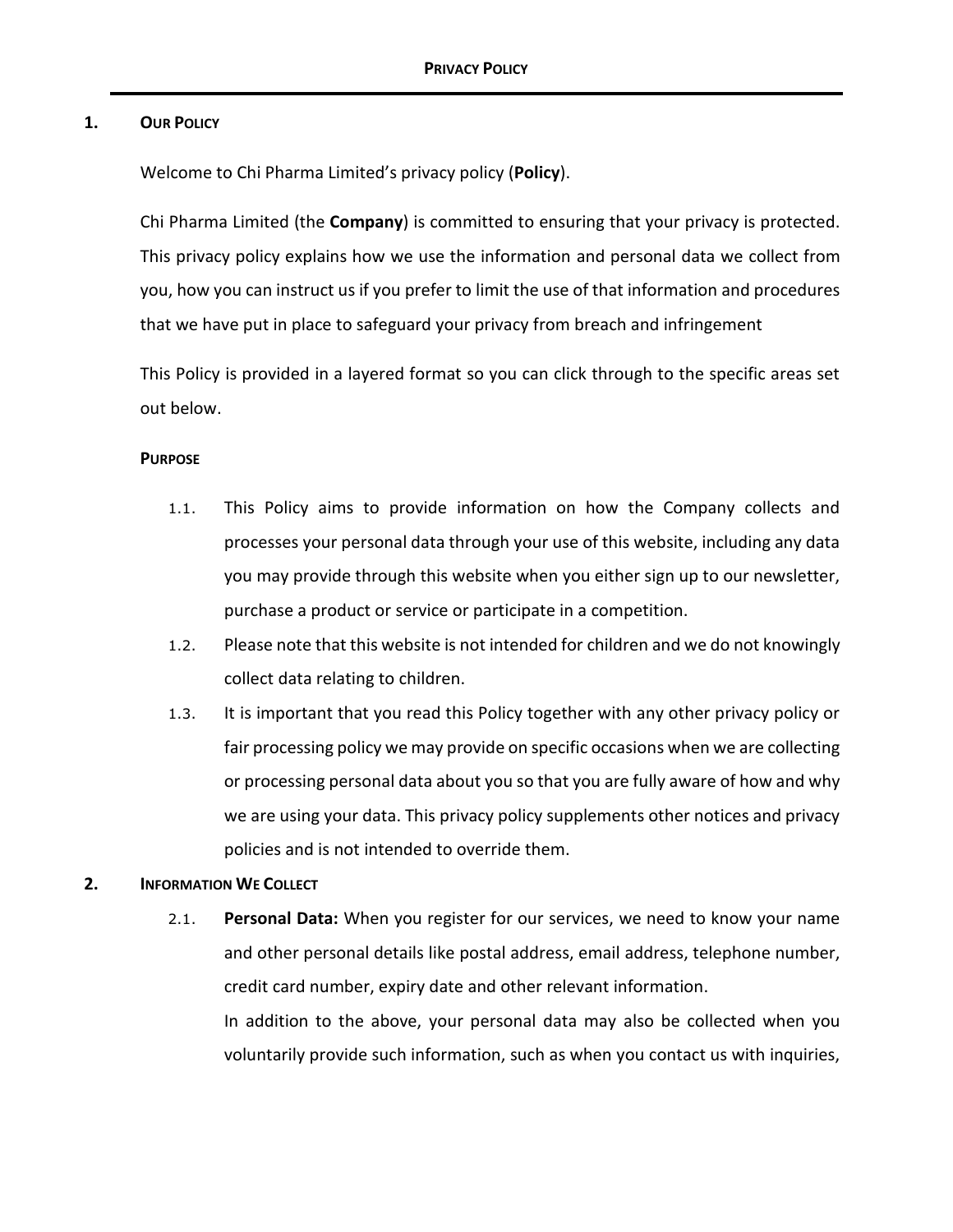respond to one of our surveys (where requested), register for access to the Services, or use of certain Services.

- 2.2. **Aggregated Data:** This is information we receive about you if you use any of the other websites we operate or the other services we provide. [In this case we will have informed you upon collection of the data if we intend to share those data internally and combine it with data collected on this site. We will also inform you to what purpose we shall share and combine your data]. Relatedly, we are working closely with third parties (including but not limited to business partners, technical sub-contractors, payment and delivery solution providers, advertising networks, analytics providers, search information providers, credit reference agencies). We will notify you when we receive information about you from them and the purposes for which we intend to use that information.
- 2.3. **Other information:** Some personally non-identifiable data may be collected when you interact with the Company through the services. Such information, which is collected passively using various technologies, cannot presently be used to specifically identify you. The Company may store such information itself or such information may be included in databases owned and maintained by the Company's affiliates, agents or service providers. The Services may use such information in conjunction with other information to track the total number of visitors to our Site, the number of visitors to each page of our Site, and the domain names of our visitors' Internet service providers. It is important to note that no Personal Data is available or used in this process

#### **3. OUR USE OF YOUR PERSONAL DATA AND OTHER INFORMATION**

3.1. **Processing Registration:** We gather this information to enable us process your registration, process any orders you may make and render other relevant services as the Company may provide from time to time. The relevant information would also be utilised by us, our agents and sub-contractors to provide you with statements of your account and to communicate with you on any matter relating to the conduct of your account and the provision of the service in general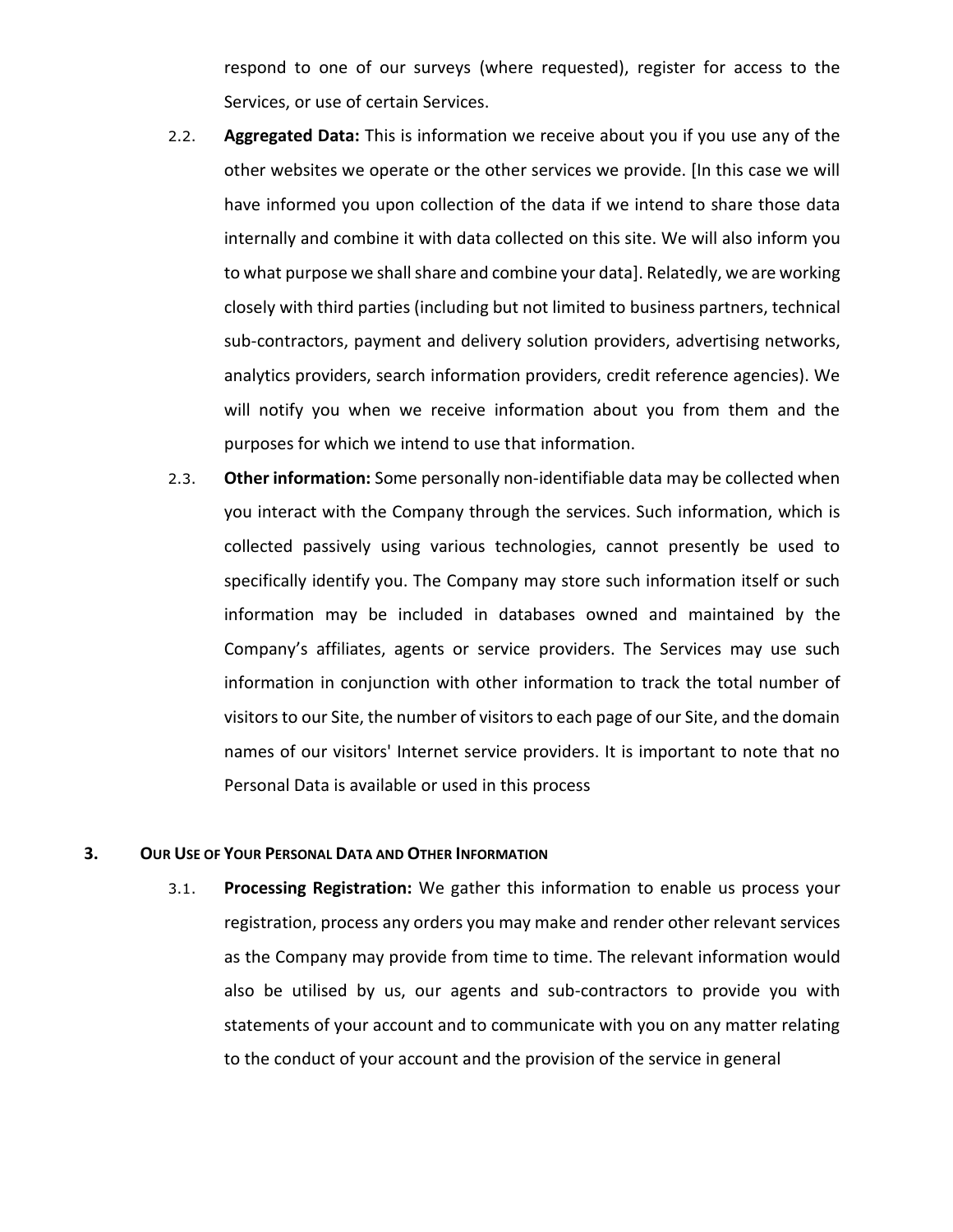- 3.2. **Aggregated Personal Data:** We may also use aggregated information and statistics for the purposes of monitoring website usage in order to help us develop the website and our services and may provide such aggregated information to third parties. These statistics will not include information that can be used to specifically identify any user.
- 3.3. **Customer Service Improvement**: From time to time, we may provide your information to our customer service agencies for research and analysis purposes to enable us monitor and improve the services we provide. We or our agents and sub-contractors may contact you by post, e-mail or telephone to ask you for your feedback and comments on our services
- 3.4. **Advertising:** We may also wish to provide you with information about special features of our website or any other service or products we think may be of interest to you. If you would rather not receive this information, please send a blank e-mail message to info@clicktgi.net
- 3.5. **Third-Party Advertising Partners:** We may also want to provide you with related information from third parties we think may be of interest to you. If you would rather not receive this information, please send a blank e-mail to info@clicktgi.net
- 3.6. **Third Party Links:** We may also provide your information to carefully selected third parties whose products or services we believe may be of interest to you. If you do not wish us to disclose your information in this way, please send an email to info@clicktgi.net.
- 3.7. Please note that these third-party sites operate separate and independent privacy policies. We therefore have no responsibility or liability for the content and activities of these linked sites. We seek to protect the integrity of our website and welcome any feedback about these third party sites.

#### **4. OUR DISCLOSURE OF YOUR PERSONAL DATA AND OTHER INFORMATION**

The Company is not in the business of disclosing your information. We consider this information to be a vital part of our relationship with you. There are, however, certain circumstances wherein we may be required to share your Personal Data with certain third parties without further notice to you, as set forth below: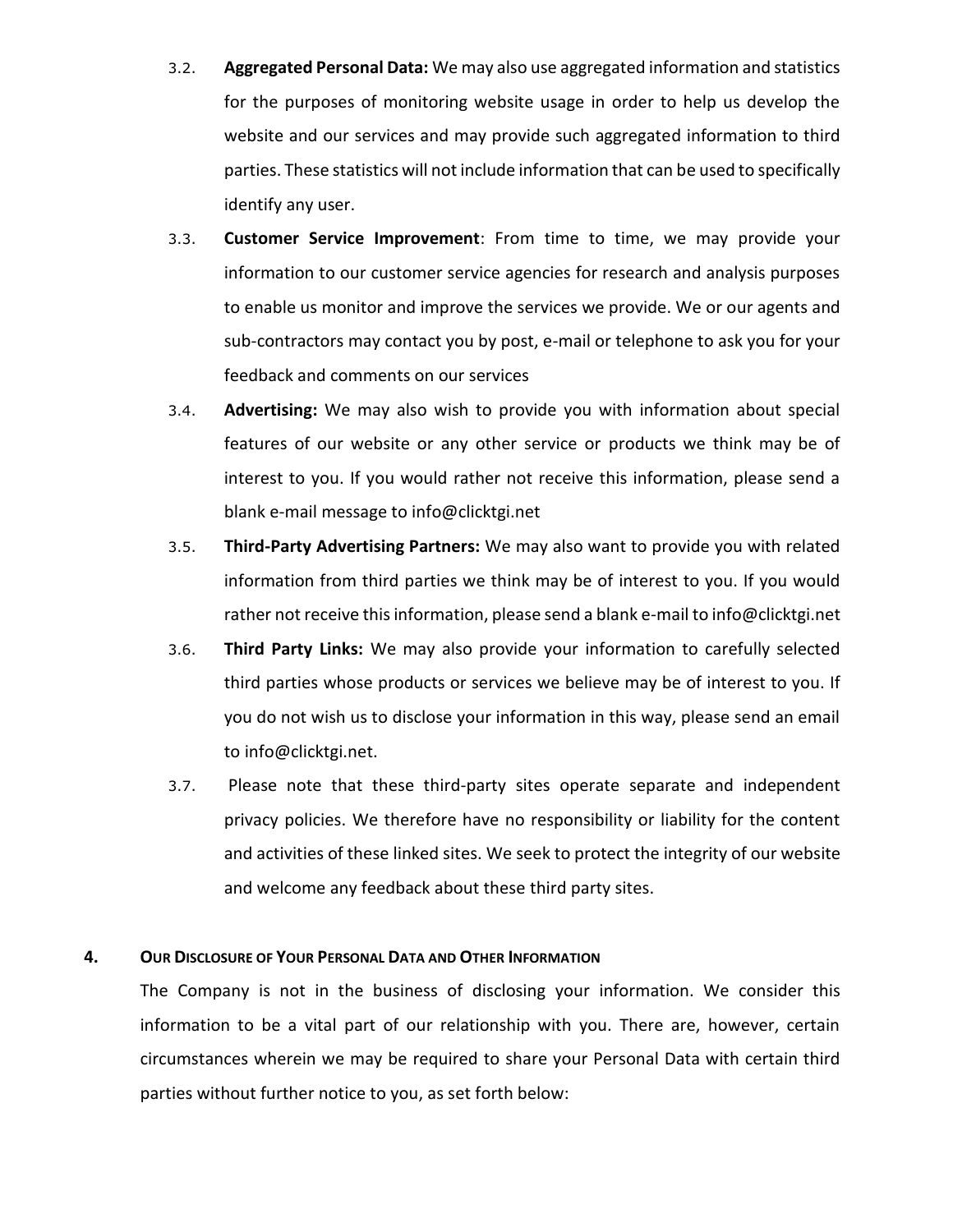- 4.1. **Business Transfers:** As we develop our business, we might sell or buy businesses or assets. In the event of a corporate sale, merger, reorganization, dissolution or similar event, Personal Data may be part of the transferred assets.
- 4.2. **Related Companies:** We may also share your Personal Data with our related Companies for purposes consistent with this Privacy Policy.
- 4.3. **Agents, Consultants and Related Third Parties:** The Company like many businesses sometimes hires other companies to perform certain business-related functions. Examples of such functions include mailing information, maintaining databases, and processing payments. When we employ another entity to perform a function of this nature, we only provide them with the information that they need to perform their specific function.
- 4.4. **Legal Requirements:** The Company may disclose your Personal Data if required to do so by law or in the good faith belief that such action is necessary to (i) comply with a legal obligation, (ii) protect and defend the rights or property of the Company, (iii) act in urgent circumstances to protect the personal safety of users of the Services or the public, or (iv) protect against legal liability;
- 4.5. **Advertisers and advertising networks:** some advertising networks may require data from our Site to select and serve relevant adverts to you and others. In providing such information, we do not disclose the particulars of identifiable individuals to our advertisers, but we will provide them with aggregate information about our users in terms of ratios or percentage split of our users (for example, we may inform them that 500 men aged under 30 have clicked on their advertisement on any given day). We may also use such aggregate information to help advertisers capture the calibre of audience they aim to target. We may make use of the personal data we have collected from you to enable us comply with our advertisers' requests by displaying their advertisement to that target audience.

#### **5. ACCESSING AND UPDATING YOUR PERSONAL INFORMATION**

5.1. Whenever you use our services, we aim to provide you with access to your personal information. If that information is wrong, we strive to give you ways to update it quickly or to delete it  $-$  unless we have to keep that information for legitimate business or legal purposes.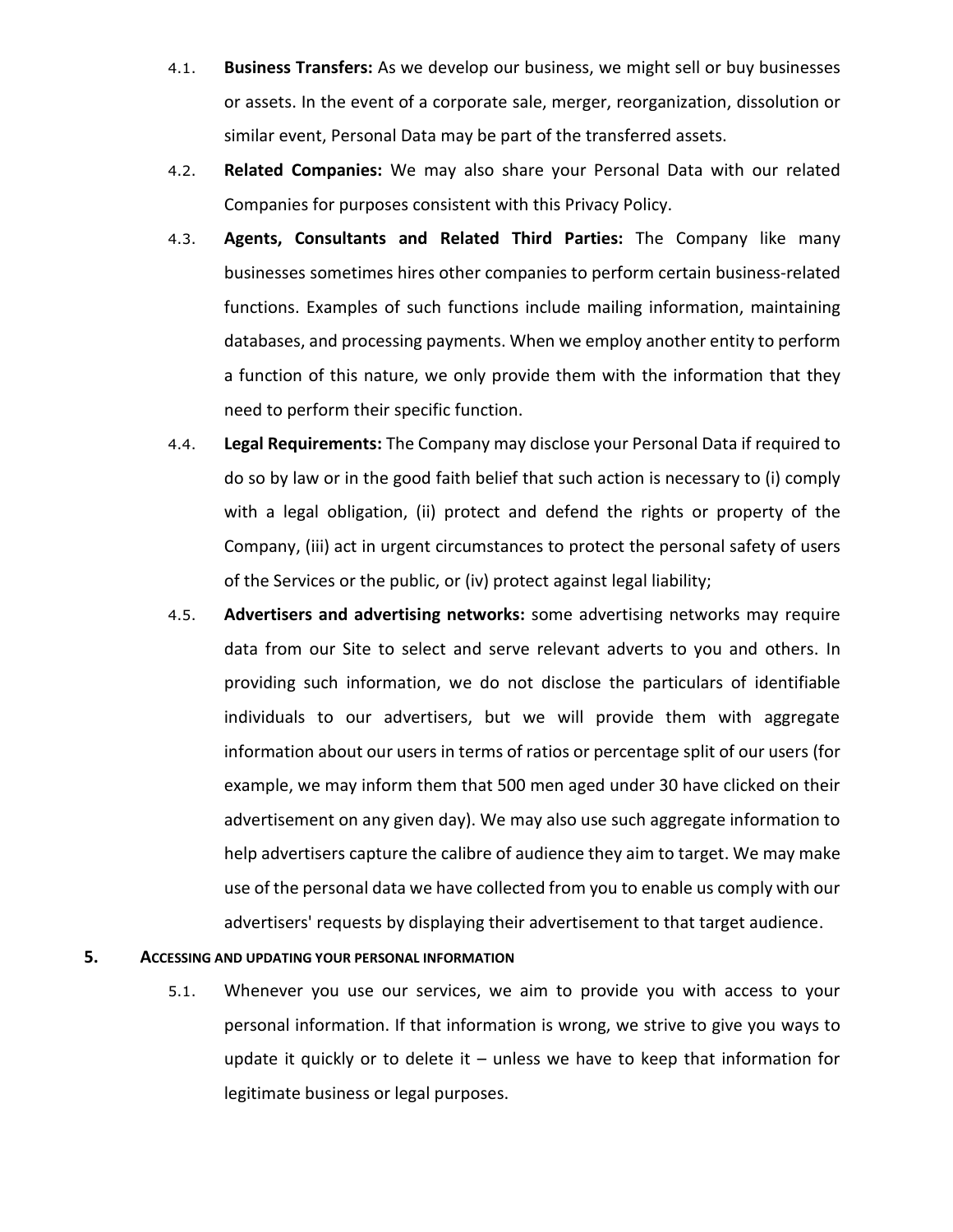5.2. We aim to maintain our services in a manner that protects information from accidental or malicious destruction. Because of this, after you delete information from our services, we may not immediately delete residual copies from our active servers and may not remove information from our backup systems.

#### **6. OUR USE OF COOKIES AND OTHER INFORMATION GATHERING TECHNOLOGIES**

- 6.1. In operating the Services, we may use a technology called "cookies". A cookie is a piece of information that our host computer provides to your browser when you access the Services. Our cookies help provide additional functionality to the Services and help us analyze Service usage more accurately. They also assist in distinguishing you from other users of our Site and allows for a seamless interaction with our Site. For instance, our Site may set a cookie on your browser that allows you to access the Services without necessitating the need to remember and then enter a password more than once during a visit to the Site.
- 6.2. In all cases in which we use cookies, we will not collect Personal Data except with your permission. On most web browsers, you will find a "help" section on the toolbar. Please refer to this section for information on how to receive notification when you are receiving a new cookie and how to turn cookies off. We nonetheless recommend that you leave cookies turned on because they allow you to take advantage of some of the Service features.
- 6.3. You can set your browser to refuse all or some browser cookies, or to alert you when websites set or access cookies. If you disable or refuse cookies, please note that some parts of this website may become inaccessible or not function properly. For more information about the cookies we use, please see [www.chipharma.com/cookies](http://www.chipharma.com/cookies) and privacy statement.

#### **7. HOW WE PROTECT YOUR INFORMATION**

The internet is not a secure medium. However, we have put in place various security procedures as set out in this policy.

- 7.1. Our website is scanned on a regular basis for security holes and known vulnerabilities in order to make your visit to our site as safe as possible
- 7.2. We also use regular Malware Scanning as a protective measure on our Site;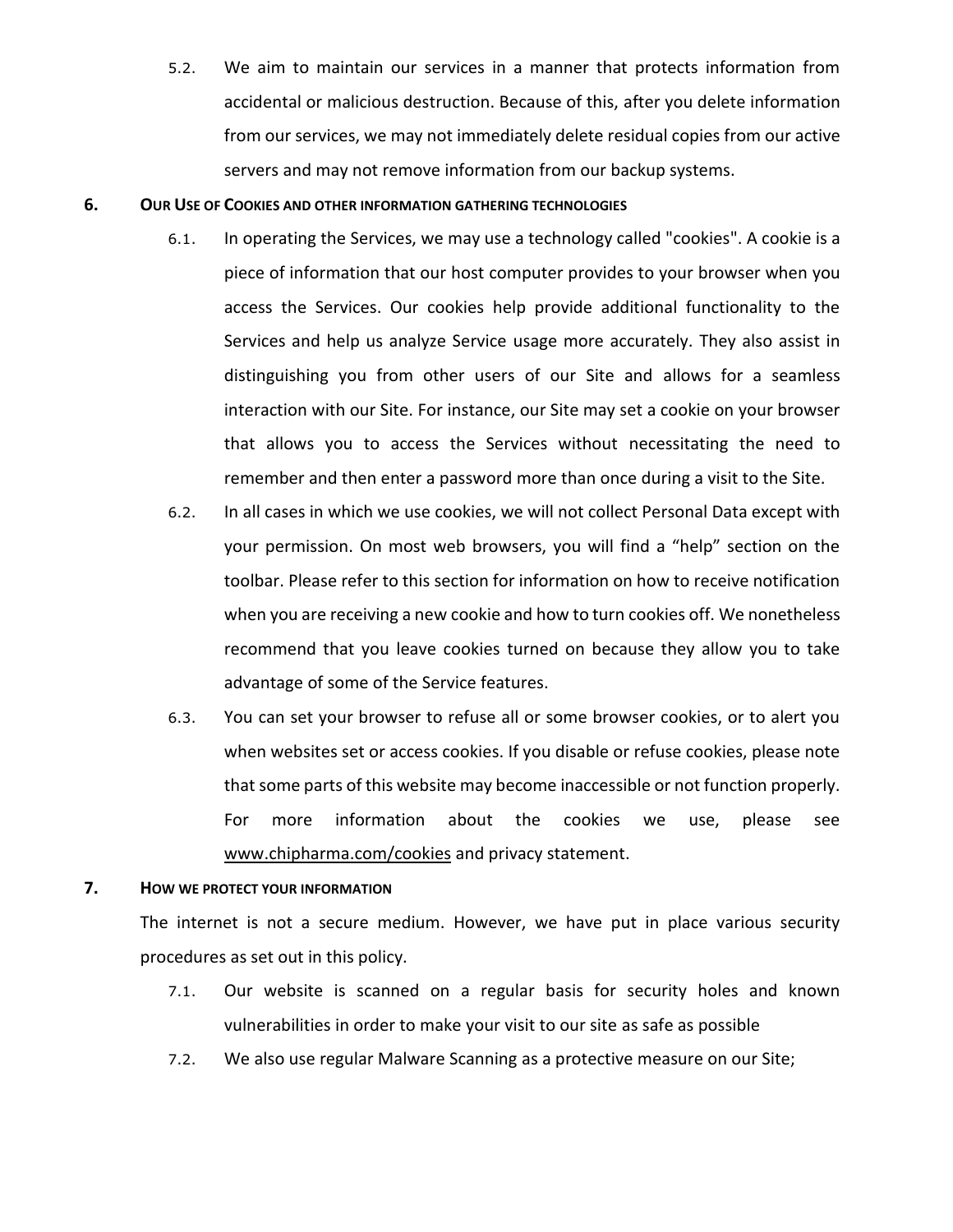- 7.3. Your Personal Information is contained behind secured networks and is only accessible by a limited number of persons who have special access rights to such systems, and are required to keep the information confidential. In addition, all sensitive/credit information you supply is encrypted via Secure Socket Layer (SSL) technology
- 7.4. We implement a variety of security measures when a user places an order, enters, submits or accesses their information to maintain the safety of your personal information
- 7.5. All transactions are processed through a gateway provider and are not stored or processed on our servers
- 7.6. We restrict access to personal information to the Company's employees, contractors and agents who need to know that information in order to process it for us, and who are subject to strict contractual confidentiality obligations and may be disciplined or terminated if they fail to meet these obligations

## **8. UPDATING YOUR DETAILS**

8.1. From time to time and for security and other ancillary reasons, the Company may contact you to update any of the information that you have provided and you may voluntarily undertake to do so by updating your account on the website

## **9. SALE OF BUSINESS**

9.1. If this business is sold or integrated with any other business your details may be disclosed to our advisers and any prospective purchasers and their advisers and will be passed on to the new owners of the business

## **10. YOUR RIGHTS**

10.1. You have the right to ask us not to process your personal data for marketing purposes. We will usually inform you (before collecting your data) if we intend to use your data for such purposes or if we intend to disclose your information to any third party for such purposes. You can exercise your right to prevent such processing by checking certain boxes on the forms we use to collect your data. You can also exercise the right at any time by contacting us at info@clicktgi.net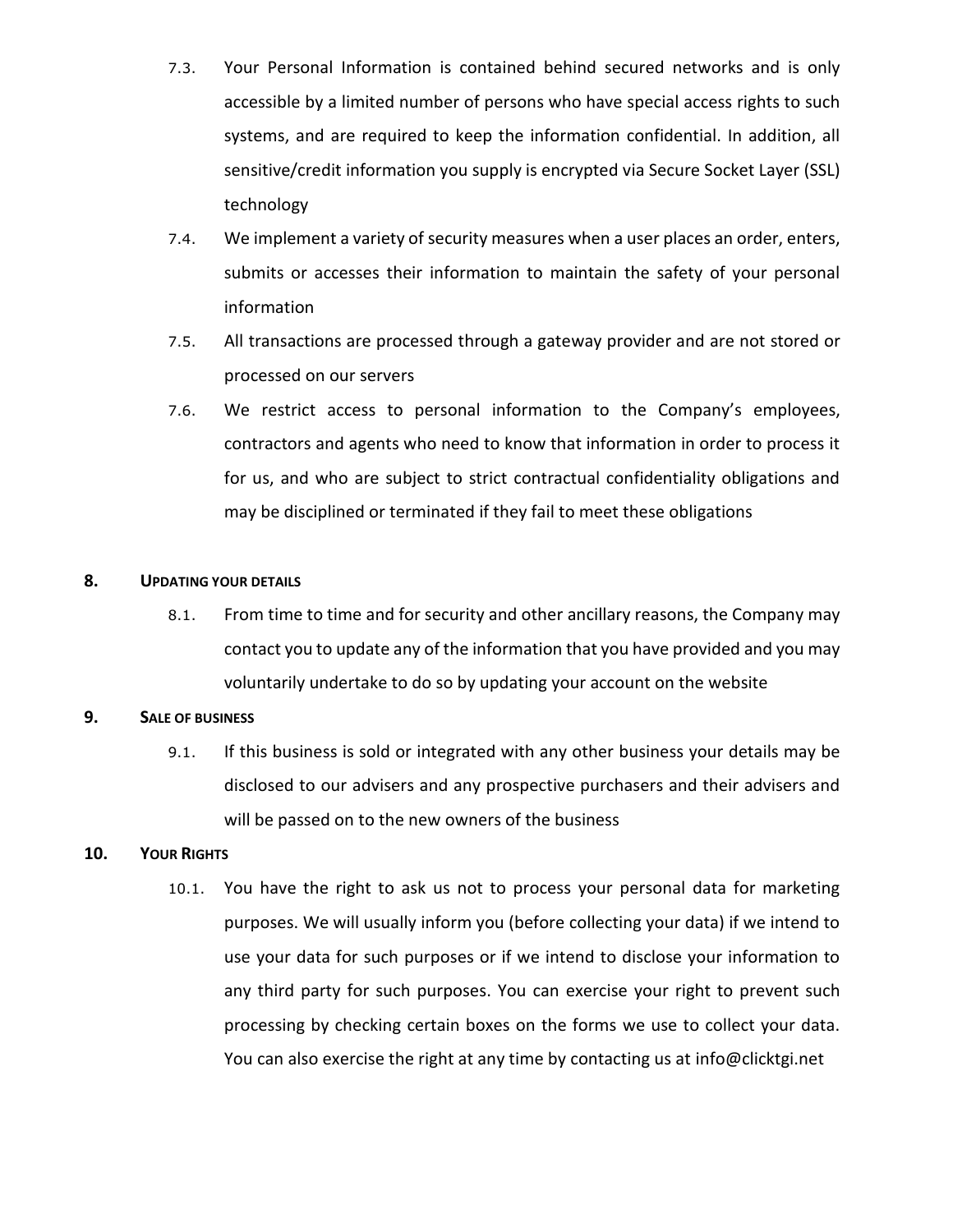10.2. Our site may, from time to time, contain links to and from the websites of our partner networks, advertisers and affiliates. If you follow a link to any of these websites, please note that these websites have their own privacy policies and that we do not accept any responsibility or liability for these policies. Please check these policies before you submit any personal data to these websites.

#### **11. EXCLUSIONS**

11.1. This Privacy Policy does not apply to any Personal Data collected by the Company other than Personal Data collected through the Services. This Privacy Policy shall not apply to any unsolicited information you provide to the Company through the Services or through any other means. This includes, but is not limited to, information posted to any public areas of the Services, such as forums, any ideas for new products or modifications to existing products, and other unsolicited submissions (collectively, "**Unsolicited Information**"). All Unsolicited Information shall be deemed to be non-confidential and the Company shall be free to reproduce, use, disclose, and distribute such Unsolicited Information to others without limitation or attribution.

#### **12. YOUR CONSENT AND CHANGES TO THE COMPANY'S PRIVACY POLICY**

- 12.1. By submitting your information, you consent to the use of that information as set out in this Policy. The Services and our business may change from time to time. As a result, it may be necessary for the Company to make changes to this Policy. The Company reserves the right to update or modify this Policy at any time and from time to time without prior notice. Please review this Policy periodically, and especially before you provide any Personal Data. If we change our Policy, we will post the changes on this page and may place notice on other pages of the website, so that you may be aware of the information we collect and how we use it at all times.
- 12.2. We will also e-mail you should we make any changes so that you may consent to our use of your information in that way. Continued use of service will signify that you agree to any such changes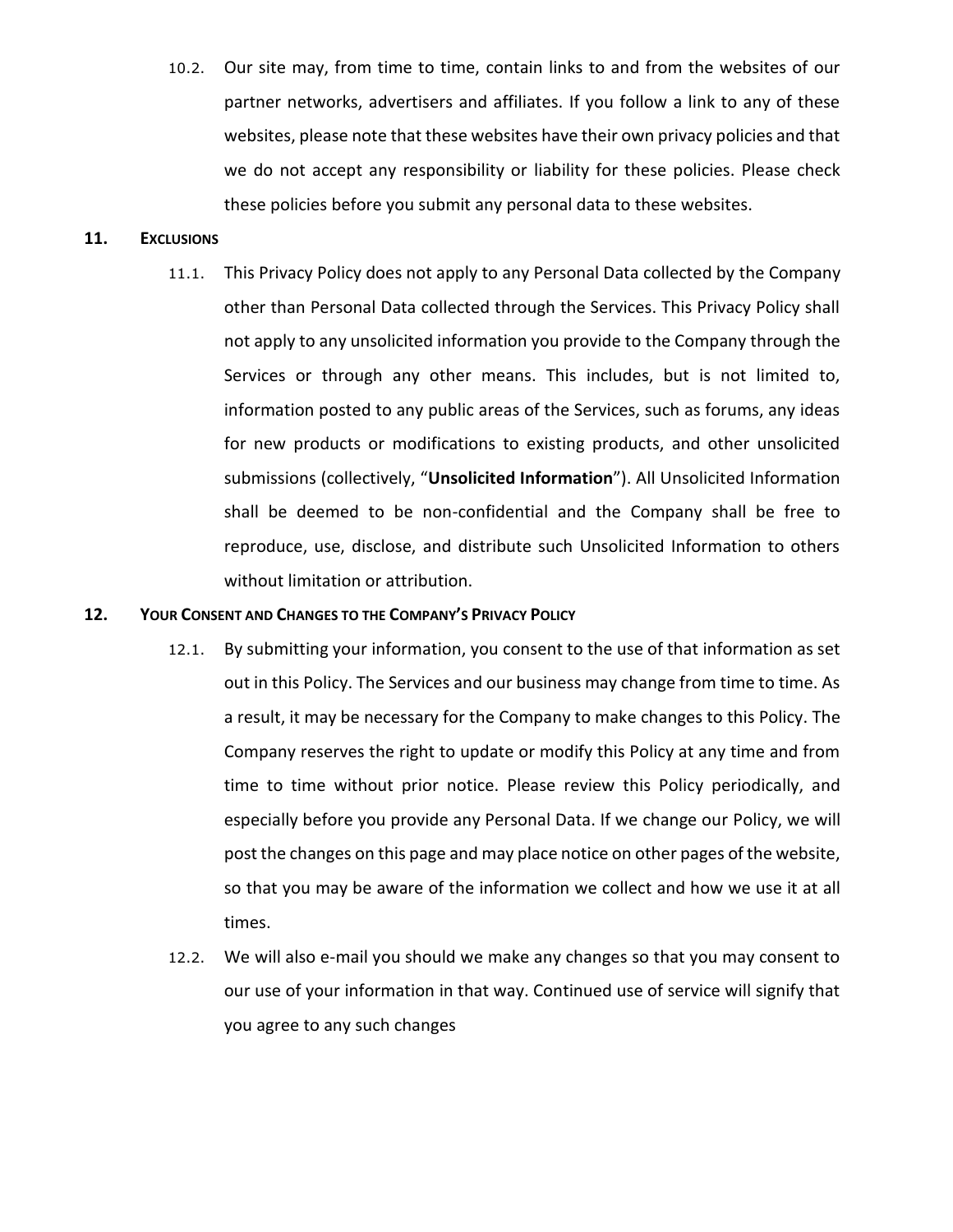- 12.3. Owing to the global nature of the Internet Infrastructure, the information you provide may be transferred in transit to countries outside Nigeria that do not have similar protections in place regarding your data and its use as set out in this policy.
- 12.4. Nonetheless, the Company shall comply with the Nigeria Data Protection Regulation, 2019 (the **Regulation**) and any transfer of personal data which is undergoing processing or is intended for processing after transfer to a foreign country or an international organisation shall take place subject to the provisions of the Regulation. In addition, we have taken steps outlined above to try to improve security of your information. By submitting your information, you consent to these transfers.
- 12.5. It is also important that the personal data we hold about you is accurate and current. Thus, we request that you please keep us informed if your personal data changes during the course of your relationship with us.

#### 13. **SECURITY**

- 13.1. All information you provide to us is stored on our secure servers. Any payment transactions will be encrypted [using SSL technology or anyone technically agreed upon]. Where we have given you (or where you have chosen) a password which enables you to access certain parts of our Site, you are responsible for keeping this password confidential. We ask you not to share a password with anyone.
- 13.2. Unfortunately, the transmission of information via the internet is not completely secure. Although, we will do our best to protect your personal data, we cannot guarantee the security of your data transmitted to our site; any transmission is at your own risk. Once we have received your information, we will use strict procedures and security features to prevent unauthorized access.

#### **14. DATA RETENTION**

14.1. We will only retain your personal data for as long as is reasonably necessary to fulfil the purposes we collected it for, including for the purposes of satisfying any legal, regulatory, tax, accounting or reporting requirements. We may retain your